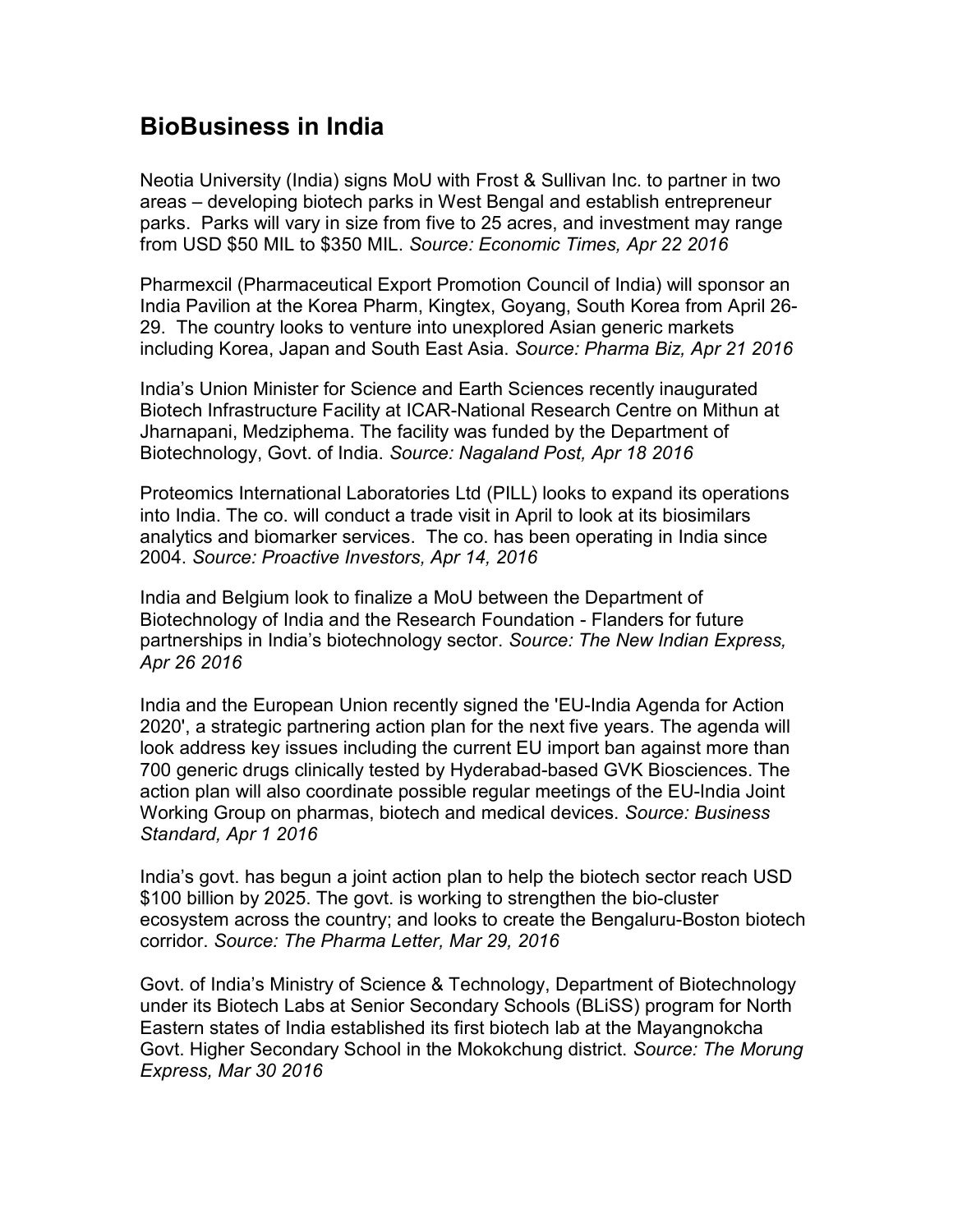India's govt. established the Regional Center for Biotechnology, located in the northern state of Haryana that will help promote R&D in South Asia, and the Asian region. No funding details available. Source: Business Standard, Apr 26, 2016

Govt. of India recently established the Advanced Bio-Chemistry Immunoassay Laboratory in the Government Medical College, Jammu. The lab. will be used to conduct hormone analysis, cancer marker detection, allergy tests, tests of detection of early onset of septicemia in critically ill patients along with detection of antigen and antibodies against various disease causing agents. Source: Rising Kashmir, Apr 26 2016

## BioScience in India

Bharat Biotech announced it has two vaccine candidates against the Zika virus that will be soon entering pre-clinical trials in animals Source Science Alert, Feb 8 2016

Several key Indian drug makers, including Aurobindo Pharma, Serum Institute of India and Panacea Biotec are currently backing or working on research into pneumonia vaccines in India. Source: Various, Mar 30 2016

A computational neuroscientist, Dr. Shyam Diwakar, Lab Director of Computational Neurosciences and Neurophysiology at the School of Biotechnology of Amrita University in Kollam, Kerala, recently developed a computer model to understand brain disorders. The model will be used to help understand cancer, its origin and functional misbehavior and even infections spread through viruses, and to help aid creating tailor-made drugs. Source: The Times of India, Apr 9 2016

Govt. of India recently introduced the rotavirus vaccine Rotavac into the official immunization program. This completes a 30-year development in Delhi's All India Institute of Medical Sciences in 1985, and will be marketed by Bharat Biotech. Source: Various, Mar 28 2016

A group of Indian researchers recently found that the proportion of people 'living with HIV in a population who have a detectable viral load is much more strongly associated with the rate of ongoing HIV infection in that community (HIV incidence) than the average viral load in people living with HIV (community viral load)', according to a recent study. The researchers used an incidence assay to determine which measure of viral detectability had the best correlation with incidence. Source: AidsMap, Apr 6 2016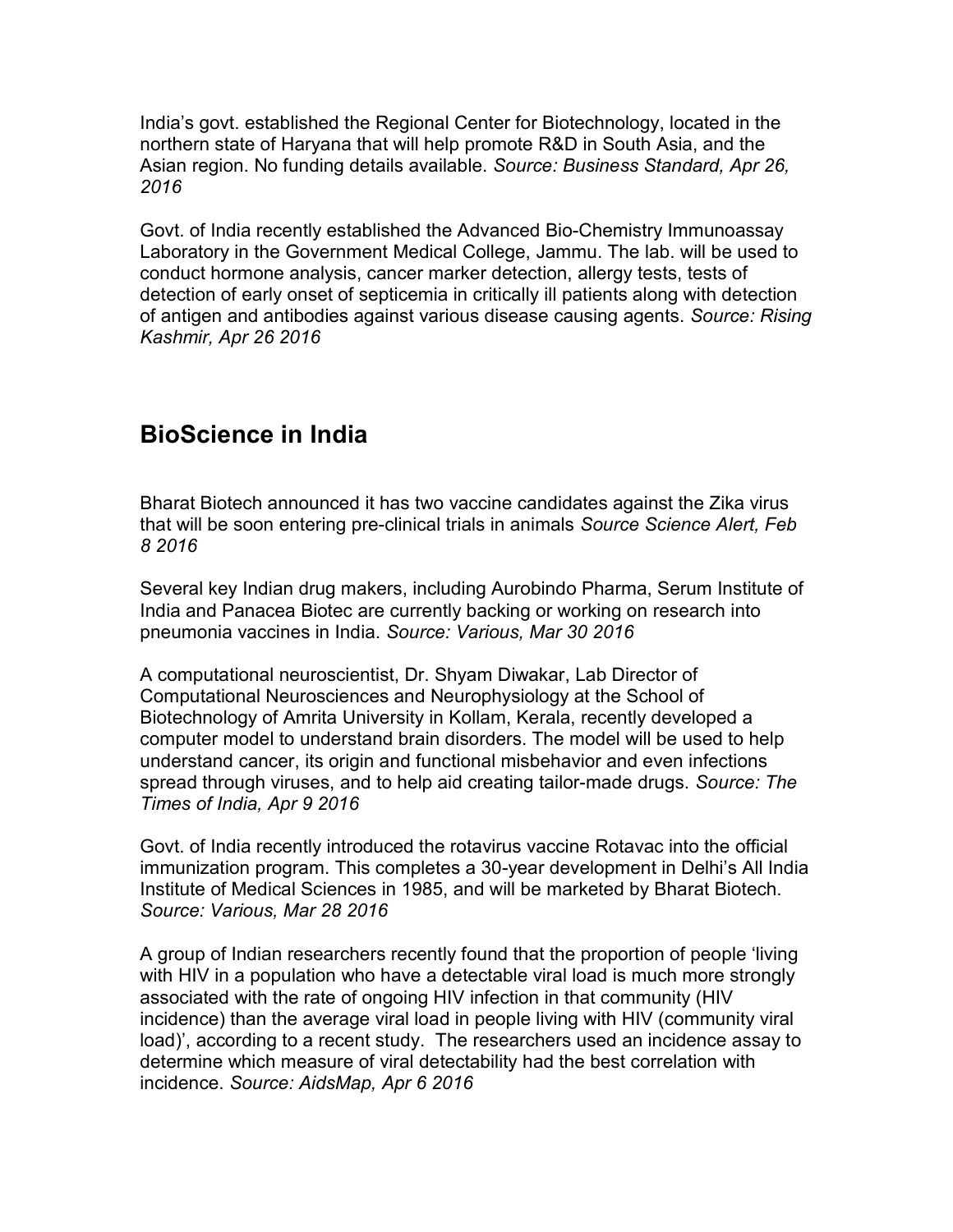Indian scientists at the Indian Institute of Science recently developed the 'Multiple Analyte,' a hand-held device that can conduct eight biomedical tests. Source Bangalore Mirror, Apr 1 2016

Pfizer looks to use its latest European approval for multi-dose vials of pneumococcal vaccine Prevnar 13 in the Indian market. The president for Pfizer's global vaccines operations recently stated 'if Prevnar 13 is to be included in the Indian NIP (National Immunization Program), the company will be keen to work with the Indian govt. to ensure that the multi-dose vial is introduced as soon as possible to help protect the children from pneumococcal disease.' The co. is talking with health officials to request an accelerated review process for the vaccine in the new pack, which may be as early as end of the year. Pfizer stated the vials are laced with a preservative, can be used for four doses and is to be priced at \$3.1 for each shot under the Global Alliance for Vaccine and Immunization Advance Market Commitment program. Source: The Economic Times, Apr 7 2016

Seven states in India will administer an injectable polio vaccine into babies' skin layers to induce protection against Polio. The states account for 35% of the country's population. At this time, only the Bacillus Calmette Gurrain vaccine, used against childhood tuberculosis, is administered through an intradermal route. Source: The Times of India, Mar 29 2016

## Regulatory and Clinical in India

Biocon recently became the first Indian co. to receive regulatory approval for a biosimilar insulin in Japan. This approval will enable the company to export Glargine, a biosimilar insulin in a disposable pen to Japan for treatment of diabetes. The co. will partner with FUJIFILM Pharma Co Ltd to launch the product. Source: Financial Express, Mar 29 2016

Delhi's High Court recently issued new guidelines in its latest interim order involving Roche's breast cancer drug Trastuzumab sold under the brand name Herceptin. In the order the Court will allow co.'s like Biocon, Mylan and Reliance Life Sciences to sell their versions of the biological breast cancer drug Trastuzumab, but disallowed them from claiming it is a bio-similar version of Roche's Herceptin. The court also issued additional guidelines for the defendants. Source: The Hindu Business Line, Apr 26 2016